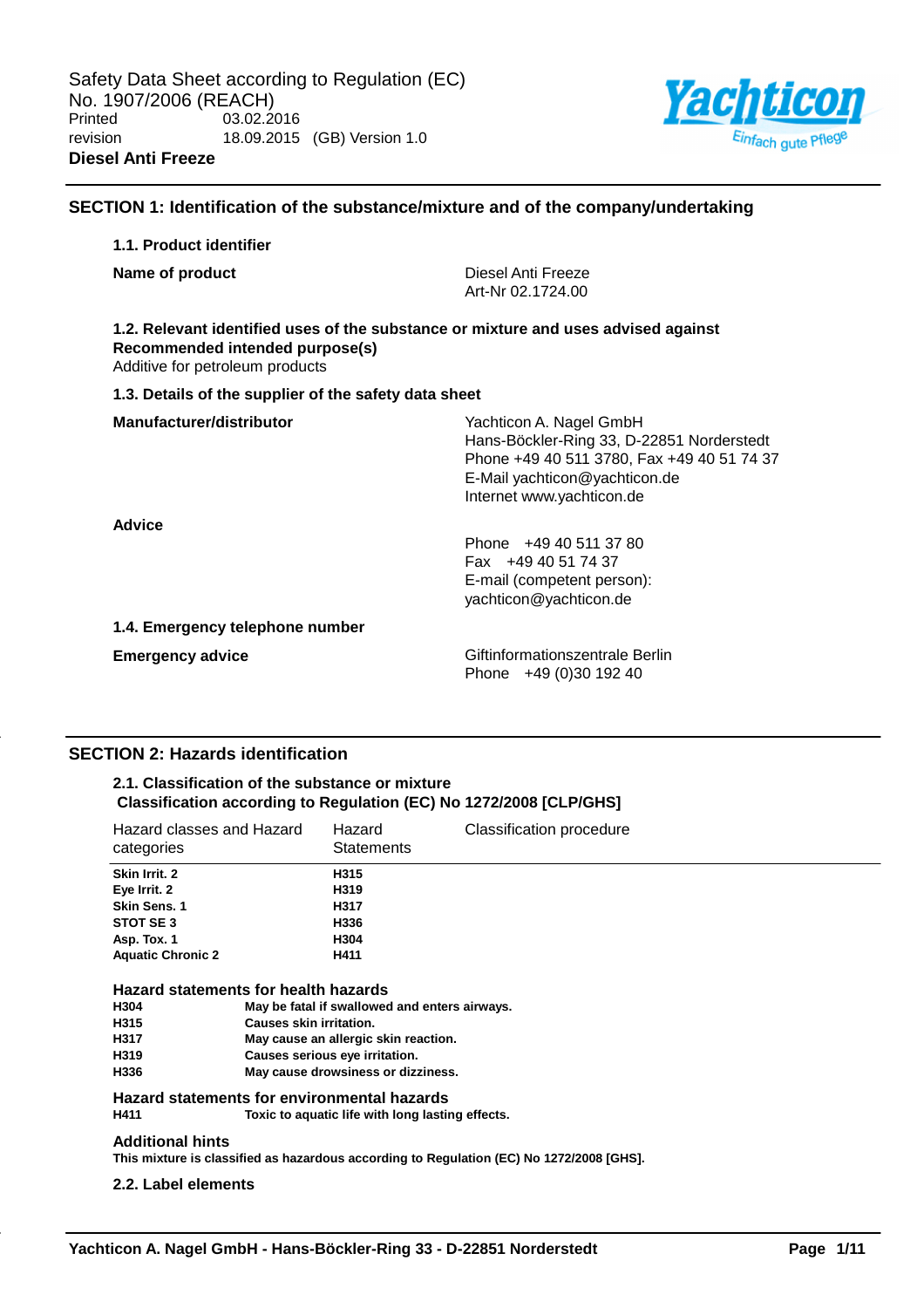

# **Labelling according to Regulation (EC) No 1272/2008 [CLP/GHS]**



**Signal word Danger**

### **Hazard statements for health hazards**

| H304 | May be fatal if swallowed and enters airways. |
|------|-----------------------------------------------|
| H315 | <b>Causes skin irritation.</b>                |
| H317 | May cause an allergic skin reaction.          |
| H319 | Causes serious eye irritation.                |
| H336 | May cause drowsiness or dizziness.            |
|      |                                               |

### **Hazard statements for environmental hazards H411 Toxic to aquatic life with long lasting effects.**

### **Precautionary Statements**

# **General**

| ovnom<br>P <sub>101</sub><br>P <sub>102</sub>                                                | If medical advice is needed, have product container or label at hand.<br>Keep out of reach of children.                                                                                                                                                                                             |
|----------------------------------------------------------------------------------------------|-----------------------------------------------------------------------------------------------------------------------------------------------------------------------------------------------------------------------------------------------------------------------------------------------------|
| <b>Prevention</b><br>P <sub>261</sub><br>P <sub>271</sub><br>P273<br>P <sub>280</sub>        | Avoid inhalation of vapors / spray.<br>Use only outdoors or in a well-ventilated area.<br>Avoid release to the environment.<br>Wear protective gloves/protective clothing/eye protection/face protection.                                                                                           |
| Response<br>$P301 + P310$<br>P331<br>$P333 + P313$<br>$P337 + P313$<br>$P362 + P364$<br>P391 | IF SWALLOWED: Immediately call a POISON CENTER/doctor/<br>Do NOT induce vomiting.<br>If skin irritation or rash occurs: Get medical advice/attention.<br>If eye irritation persists: Get medical advice/attention.<br>Take off contaminated clothing and wash it before reuse.<br>Collect spillage. |
| <b>Storage</b><br>$P403 + P233$<br>P405                                                      | Store in a well-ventilated place. Keep container tightly closed.<br>Store locked up.                                                                                                                                                                                                                |
| <b>Disposal</b><br>P <sub>501</sub>                                                          | Dispose of contents/container to an approved waste handling.                                                                                                                                                                                                                                        |

### **Hazardous ingredients for labeling**

Derivative of EDTA-tetraamide, Kerosine (petroleum), hydrodesulfurized; Kerosine - unspecified, Solvent naphtha (petroleum), heavy aromatic

# **Supplemental Hazard information (EU)**

#### **Health properties**

Repeated exposure may cause skin dryness or cracking.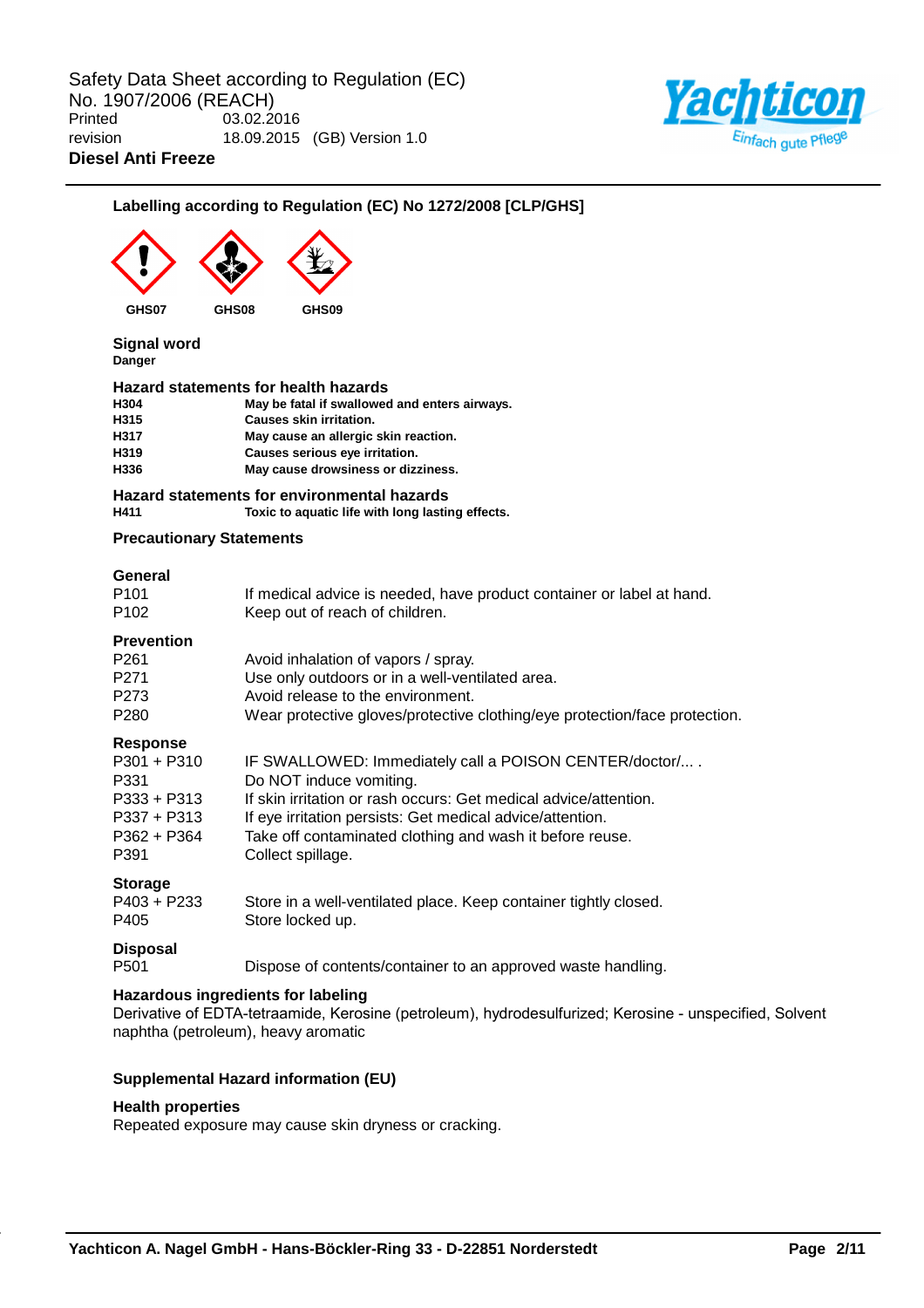

## **Additional information**

# **Special rules on packaging**

Touchable warning sign (EN/ISO 11683). Childproof closures (EN/862/ISO 8317).

# **2.3. Other hazards**

No information available.

### **SECTION 3: Composition/ information on ingredients**

# **3.2. Mixtures**

# **Hazardous ingredients**

| <b>CAS No</b> | EC No     | <b>Name</b>                                                        | Г%<br>weight]    | <b>Classification according to</b><br><b>Regulation (EC) No 1272/2008 [CLP/</b><br><b>GHS1</b>                                          |
|---------------|-----------|--------------------------------------------------------------------|------------------|-----------------------------------------------------------------------------------------------------------------------------------------|
| $91 - 20 - 3$ | 202-049-5 | naphthalene                                                        | $>= 0.25 <$<br>1 | Carc. 2, H351 / Acute Tox. 4, H302 /<br>Aquatic Acute 1, H400 / Aquatic<br>Chronic 1, H410                                              |
| $95 - 63 - 6$ | 202-436-9 | 1,2,4-trimethylbenzene                                             | $>= 2.5$         | Flam. Lig. 3, H226 / Acute Tox. 4, H332<br>/ Eye Irrit. 2, H319 / STOT SE 3, H335 /<br>Skin Irrit. 2, H315 / Aquatic Chronic 2,<br>H411 |
| 108-67-8      | 203-604-4 | mesitylene                                                         | $>= 1$           | Flam. Lig. 3, H226 / STOT SE 3, H335 /<br><b>Aquatic Chronic 2, H411</b>                                                                |
| 64742-81-0    | 265-184-9 | Kerosine (petroleum), hydrodesulfurized;<br>Kerosine - unspecified | $>= 2.5$         | Asp. Tox. 1, H304 / Skin Irrit. 2, H315 /<br><b>Aquatic Chronic 2, H411</b>                                                             |
| 64742-94-5    | 918-811-1 | Solvent naphtha (petroleum), heavy<br>aromatic                     | $>= 25$          | Asp. Tox. 1, H304 / STOT SE 3 (CNS),<br>H336 / Aquatic Chronic 2, H411                                                                  |
| 136920-07-5   | 406-640-0 | Derivative of EDTA-tetraamide                                      | $>= 1$           | <b>Skin Sens. 1, H317</b>                                                                                                               |
|               | 283-219-6 | carboxylic acid amides                                             | >= 1             | Skin Irrit. 2, H315 / Eye Irrit. 2, H319 /<br><b>Aquatic Chronic 2, H411</b>                                                            |

# **REACH**

| <b>CAS No</b> | Name                                        | <b>REACH registration number</b> |
|---------------|---------------------------------------------|----------------------------------|
| $91 - 20 - 3$ | naphthalene                                 | 01-2119561346-37-XXXX            |
| $95 - 63 - 6$ | 1,2,4-trimethylbenzene                      | 01-2119472135-42-XXXX            |
| 108-67-8      | mesitylene                                  | 01-2119463878-19-XXXX            |
| 64742-94-5    | Solvent naphtha (petroleum), heavy aromatic | 01-2119463583-34-XXXX            |

### **Additional advice**

Benzene content <0.1%

# **SECTION 4: First aid measures**

# **4.1. Description of first aid measures**

# **General information**

Remove moisted clothing immediately.

In the event of persistent symptoms receive medical treatment.

In case of accident or if you feel unwell seek medical advice immediately (if possible show directions for use or safety data sheet).

#### **In case of inhalation**

Ensure of fresh air.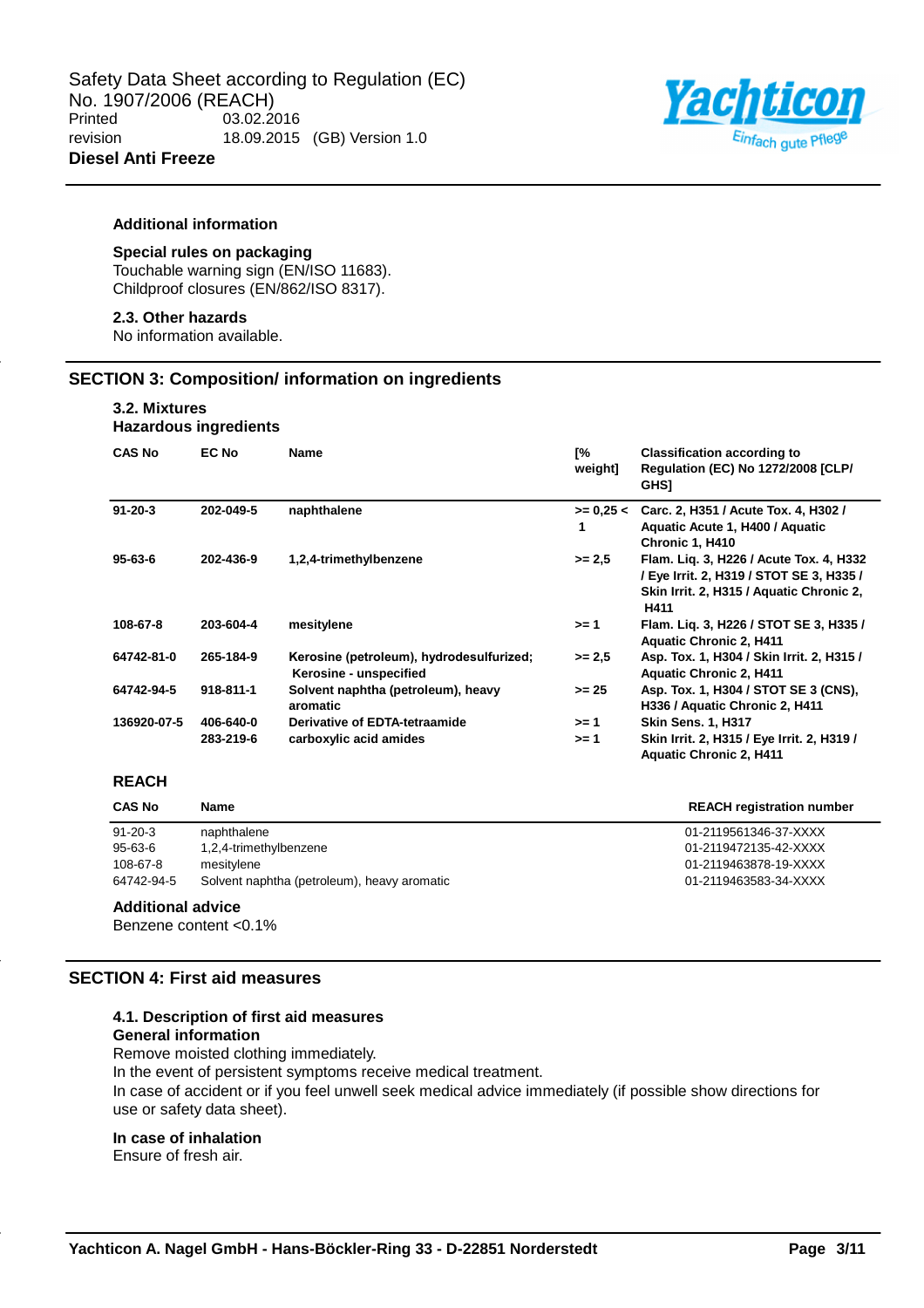

# **In case of skin contact**

In case of contact with skin wash off with soap and water.

#### **In case of eye contact**

In case of contact with eyes rinsing with plenty of lukewarm water carefully and seek for medical treatment. Remove contact lenses.

### **In case of ingestion**

Refer to medical treatment. Rinse out mouth and give plenty of water to drink. Do NOT induce vomiting - risk of aspiration!

# **4.2. Most important symptoms and effects, both acute and delayed**

**Physician's information / possible dangers** Risk of serious lung damage in aspiration. This may cause pulmonary edema and pneumonia.

**4.3. Indication of any immediate medical attention and special treatment needed** No information available.

### **SECTION 5: Firefighting measures**

### **5.1. Extinguishing media**

**Suitable extinguishing media** Alcohol-resistant foam

Dry powder Carbon dioxide sand Water spray jet

**Unsuitable extinguishing media** Full water jet

### **5.2. Special hazards arising from the substance or mixture**

Fire gas of organic material has to be classed invariably as respiratory poison. In the event of fire the following can be released: Nitrogen oxides (NOx) Carbon monoxide (CO) Carbon dioxide (CO2) Attention slip hazard, if leaking. Incomplete combustion may lead to formation of toxic pyrolysis products.

### **5.3. Advice for firefighters**

### **Special protective equipment for fire-fighters**

Burns down under strong soot production.

Use breathing apparatus with independent air supply ( isolated ). Wear full protective clothing.

### **Additional information**

Cool endangered containers with water spray jet. Fire residues and contaminated firefighting water must be disposed of in accordance with the local regulations.

Collect contaminated firefighting water separately, must not be discharged into the drains. Remove containers from the danger area, if possible without risk.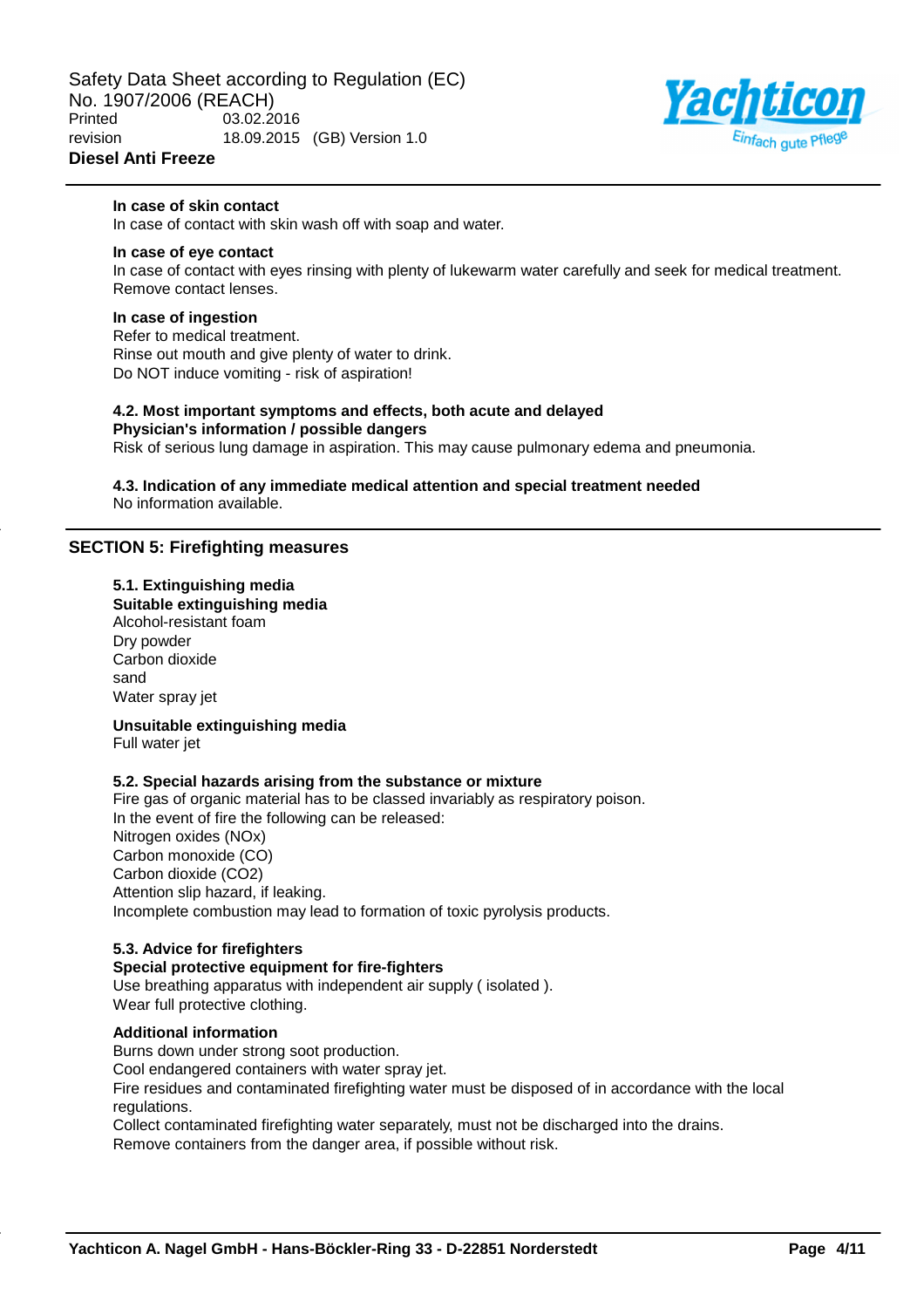

## **SECTION 6: Accidental release measures**

### **6.1. Personal precautions, protective equipment and emergency procedures For non-emergency personnel** Ensure adequate ventilation. Keep away from heat and sources of ignition. Use personal protective clothing. Do not breathe vapors. Avoid contact with clothing, skin and eyes. Use suitable breathing apparatus if exposed to vapors / aerosol.

### **6.2. Environmental precautions**

Do not discharge into the drains/surface waters/groundwater. Prevent spread over a wide area (e.g. by containment or oil barriers). Suppress gases/vapours/mists with water spray jet If product enters water course or sewage system, inform the responsible authority.

### **6.3. Methods and material for containment and cleaning up**

Pump off larger quantity. Send in suitable containers for recovery or disposal. Take up with absorbent material (e.g. sand, general-purpose binder, kieselguhr). After taking up the material dispose according to regulation. Ensure adequate ventilation.

#### **Additional Information**

Remove all sources of ignition. Avoid open flames.

### **6.4. Reference to other sections**

Safe handling: see section 7 Disposal: see section 13 Personal protection equipment: see section 8 Emergency telephone number: see section 1

# **SECTION 7: Handling and storage**

#### **7.1. Precautions for safe handling Advice on safe handling**

Care for thoroughly room ventilation, if necessary use in well ventilated area with local exhaust ventilation at workplace. Avoid contact with skin and eyes.

Do not breathe aerosols / vapors.

### **General protective measures**

Avoid contact with eyes and skin Do not inhale gases/vapours/aerosols.

### **Hygiene measures**

Clean skin thoroughly after working. At work do not eat, drink and smoke. Remove soiled or soaked clothing immediately. Work in rooms with good ventilation. Wash hands before breaks and after work. Use barrier skin cream.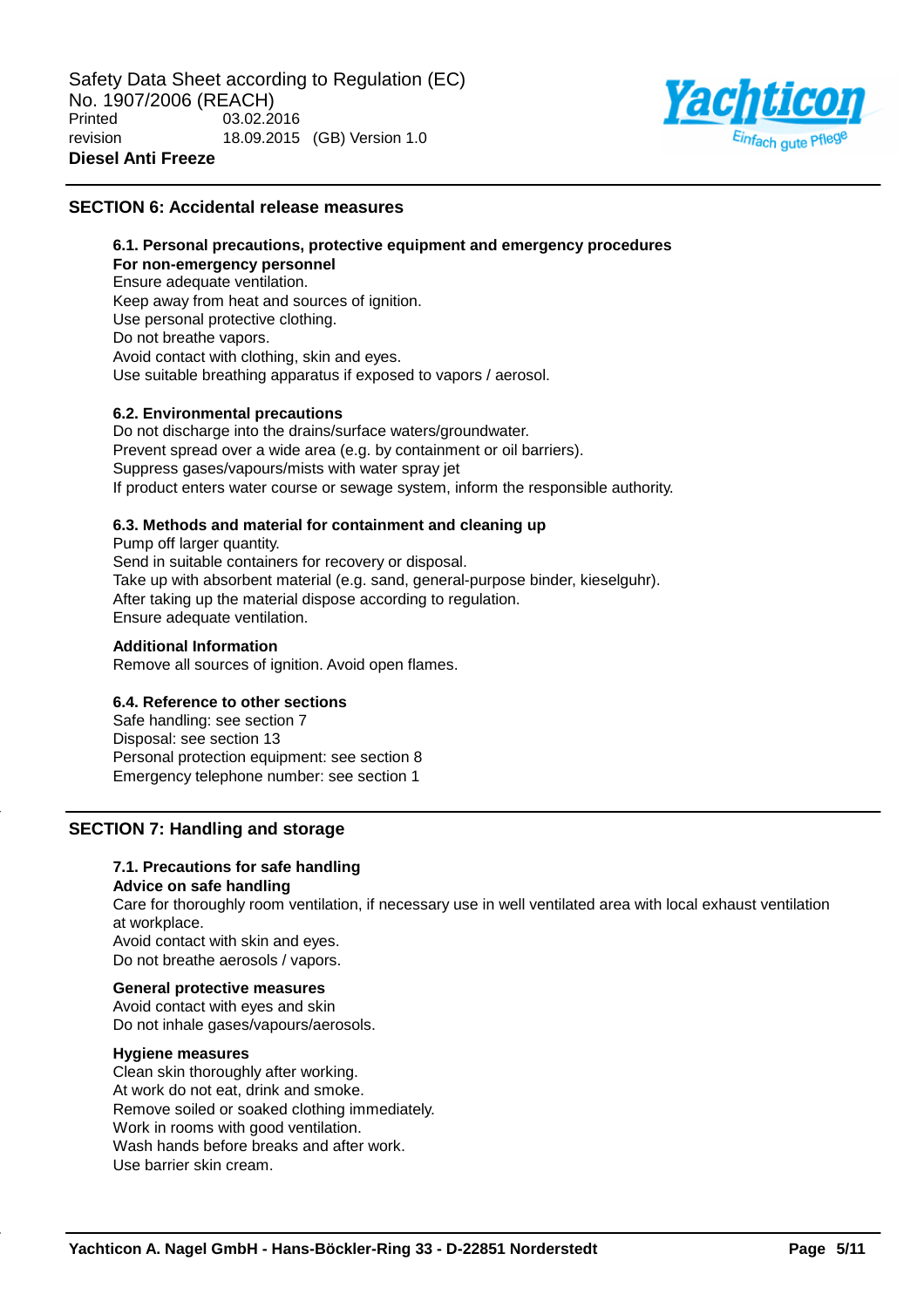

### **Advice on protection against fire and explosion**

Keep away from sources of ignition - No smoking The product is combustible. Take precautionary measures against static discharges.

### **7.2. Conditions for safe storage, including any incompatibilities**

**Requirements for storage rooms and vessels** Keep in closed original container. Provide solvent-resistant and impermeable floor.

**Advice on storage compatibility** Do not store with acids or alkalies. Do not store together with oxidizing agents.

### **Further information on storage conditions**

Keep container tightly closed and store at cool and aired place. Exclude sources of ignition - No smoking. Protect from heat and direct solar radiation. Do not keep at temperatures above 50 ° C.

**Storage group** 10

### **7.3. Specific end use(s)**

No information available.

### **SECTION 8: Exposure controls/personal protection**

### **8.1. Control parameters**

### **Indicative occupational exposure limit values (91/322/EEC, 2000/39/EC, 2006/15/EC or 2009/161/EU)**

| <b>CAS No</b> | <b>Name</b>                                                           | Code                                                             | Imq/m31            | [ppm] | Remark                         |                  |
|---------------|-----------------------------------------------------------------------|------------------------------------------------------------------|--------------------|-------|--------------------------------|------------------|
| 108-67-8      | mesitylene (trimethylbenzenes)                                        | 8 hours                                                          | 100                | 20    |                                |                  |
| $91 - 20 - 3$ | naphthalene                                                           | 8 hours                                                          | 50                 | 10    |                                |                  |
| $95 - 63 - 6$ | 1,2,4-trimethylbenzene                                                | 8 hours                                                          | 100                | 20    |                                |                  |
|               | biological limits (TRGS 903)                                          |                                                                  |                    |       |                                |                  |
| <b>CAS No</b> | <b>Name</b>                                                           | <b>Parameter</b>                                                 | <b>BGW</b>         |       | <b>Examination</b><br>material | <b>Test date</b> |
| $95 - 63 - 6$ | Trimethylbenzol (alle Isomeren):<br>1,2,4-Trimethylbenzol             | Dimethylbenzoesäuren<br>(Summe aller Isomeren<br>nach Hydrolyse) | 400 mg/g Kreatinin |       | U                              | c, b             |
| 108-67-8      | Trimethylbenzol (alle Isomeren):<br>Mesitylen (1,3,5-Trimethylbenzol) | Dimethylbenzoesäuren<br>(Summe aller Isomeren<br>nach Hydrolyse) | 400 mg/g Kreatinin |       | U                              | c, b             |

# **8.2. Exposure controls**

### **Respiratory protection**

Respiratory protection required when limit values (AGW) are exceeded.

Short term: filter apparatus, filter A

Not necessary with adequate exhaust ventilation.

#### **Hand protection**

The selection of the suitable gloves does not only depend on different material, but also on further marks of quality and varies from manufacturer to manufacturer.

The exact breakthrough time of the glove material can be requested from the protective glove manufacturer and must be observed.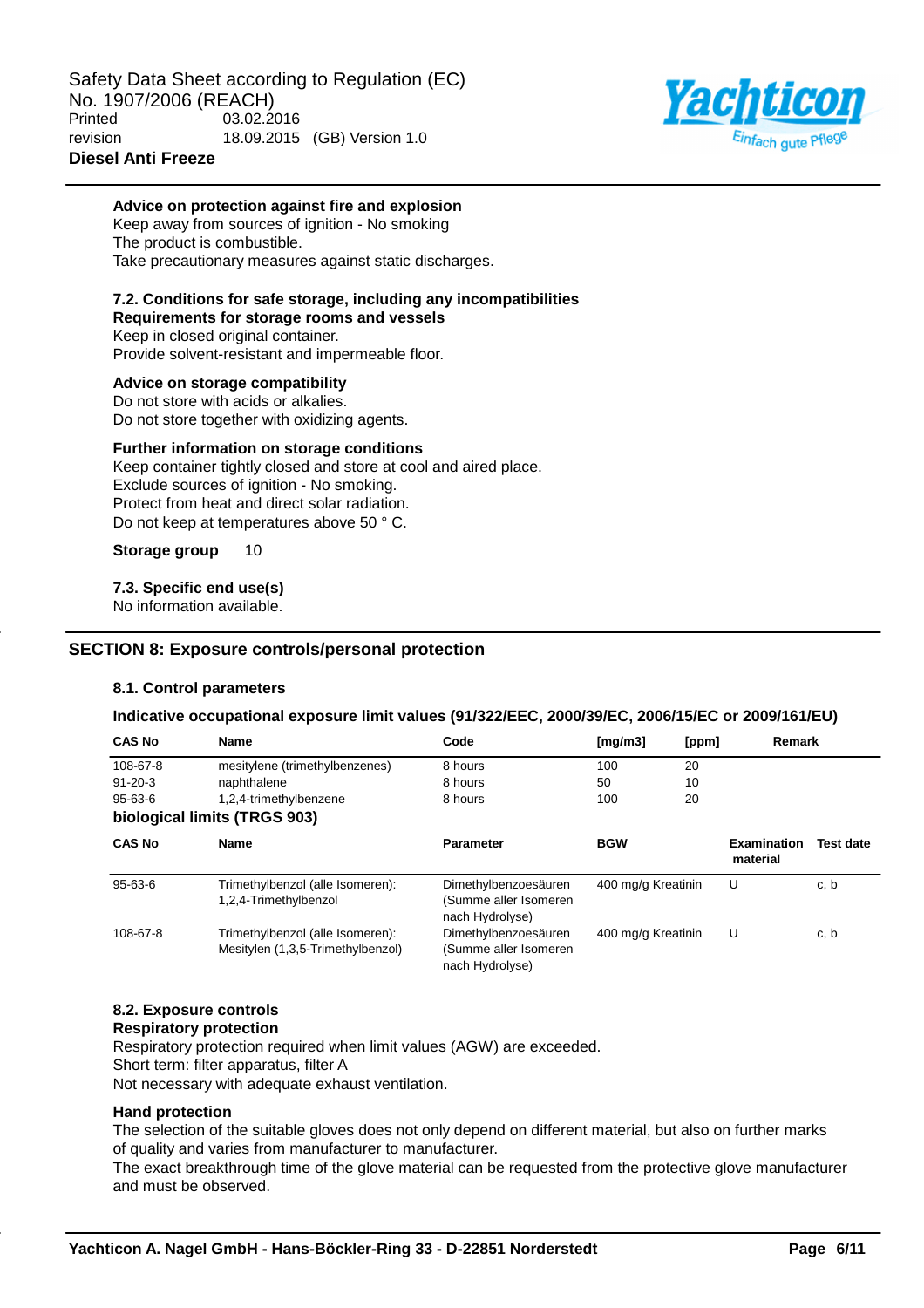

Glove material specification [make/type, thickness, permeation time/life, wetting resistance]: Fluorine rubber, 0,7 mm, 60 min, 480 min. e.g. "Vitoject" (KCL GmbH, Email: Vertrieb@kcl.de)

# **Eye protection**

safety goggles

#### **Other protection measures** protective clothing

**Appropriate engineering controls** Ensure good ventilation, where necessary use fume hood.

# **SECTION 9: Physical and chemical properties**

### **9.1. Information on basic physical and chemical properties**

| Appearance                                                                                                         | Colour      | Odour           |
|--------------------------------------------------------------------------------------------------------------------|-------------|-----------------|
| liquid                                                                                                             | light brown | of hydrocarbons |
| <b>Odour threshold</b><br>$\mathbf{r}$ , and $\mathbf{r}$ , and $\mathbf{r}$ , and $\mathbf{r}$ , and $\mathbf{r}$ |             |                 |

No information available.

### **Important health, safety and environmental information**

|                                                 | Value                     | Temperature               | at | Method | Remark                    |  |  |
|-------------------------------------------------|---------------------------|---------------------------|----|--------|---------------------------|--|--|
| pH value                                        |                           | No information available. |    |        |                           |  |  |
| boiling point                                   | >160 °C                   |                           |    |        |                           |  |  |
| <b>Melting point /</b><br><b>Freezing point</b> | No information available. |                           |    |        |                           |  |  |
| <b>Flash point</b>                              | >61 °C                    |                           |    |        |                           |  |  |
| <b>Vapourisation rate</b>                       | No information available. |                           |    |        |                           |  |  |
| Flammable (solid)                               | No information available. |                           |    |        |                           |  |  |
| <b>Flammability (gas)</b>                       | No information available. |                           |    |        |                           |  |  |
| Ignition temperature                            | No information available. |                           |    |        |                           |  |  |
| <b>Self ignition</b><br>temperature             | No information available. |                           |    |        |                           |  |  |
| <b>Lower explosion limit</b>                    | No information available. |                           |    |        |                           |  |  |
| <b>Upper explosion limit</b>                    | No information available. |                           |    |        |                           |  |  |
| Vapour pressure                                 | < 100 hPa                 | 50 °C                     |    |        |                           |  |  |
| <b>Relative density</b>                         | $< 1$ g/cm3               | 20 °C                     |    |        |                           |  |  |
| Vapour density                                  | No information available. |                           |    |        |                           |  |  |
| Solubility in water                             |                           | 20 °C                     |    |        | more or less<br>insoluble |  |  |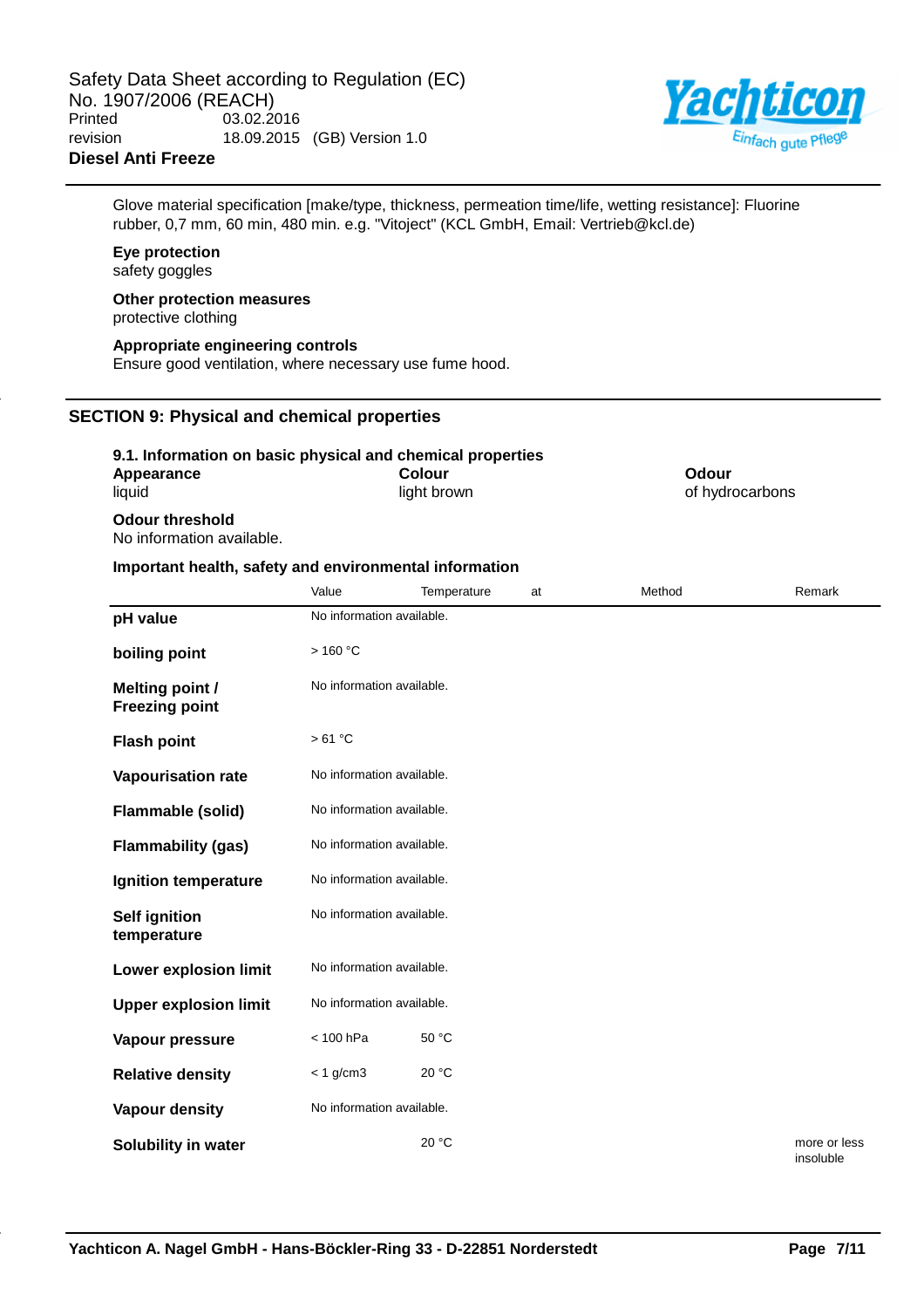Safety Data Sheet according to Regulation (EC) No. 1907/2006 (REACH)<br>Printed 03.02.2 03.02.2016 revision 18.09.2015 (GB) Version 1.0 **Diesel Anti Freeze**



|                                                                | Value                     | Temperature | at | Method | Remark |
|----------------------------------------------------------------|---------------------------|-------------|----|--------|--------|
| Solubility/other                                               | No information available. |             |    |        |        |
| <b>Partition coefficient n-</b><br>octanol/water (log P<br>O/W | No information available. |             |    |        |        |
| <b>Decomposition</b><br>temperature                            | No information available. |             |    |        |        |
| <b>Viscosity</b>                                               | $< 10$ mPa $*$ s          | 20 °C       |    |        |        |
| <b>Oxidising properties</b><br>No information available.       |                           |             |    |        |        |
| <b>Explosive properties</b><br>No information available.       |                           |             |    |        |        |
| 9.2. Other information<br>Refer to technical data sheet.       |                           |             |    |        |        |

# **SECTION 10: Stability and reactivity**

### **10.1. Reactivity**

No information available.

### **10.2. Chemical stability**

Stable under recommended storage conditions. Stable under normal conditions of use.

# **10.3. Possibility of hazardous reactions**

Reacts with strong acids and alkalis. Reactions with oxidising agents.

# **10.4. Conditions to avoid**

Heat, open flames, sparks

# **10.5. Incompatible materials**

#### **Materials to avoid**

Reactions with strong acids and alkalies. Reactions with oxidising agents.

#### **10.6. Hazardous decomposition products**

Concerning possible decomposition products see section 5.

### **Thermal decomposition**

Remark No decomposition if used as directed.

### **Additional information**

As a general rule we recommend avoiding the contact with strong chemical reagents, such as acids, bases, reductors and oxidizers.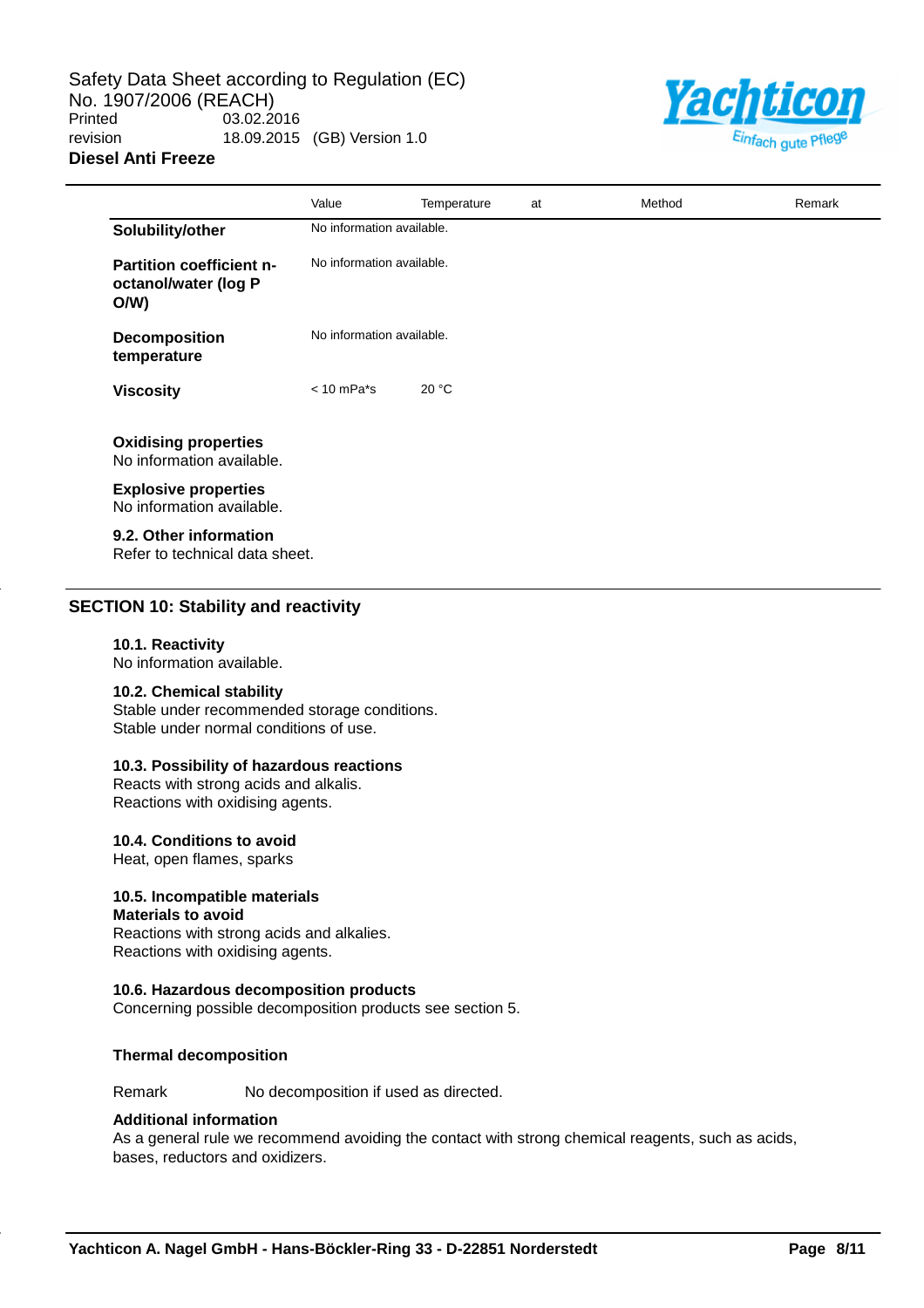

## **SECTION 11: Toxicological information**

### **11.1. Information on toxicological effects**

#### **Acute toxicity/Irritability/Sensitization**

|                           | Value/Validation | <b>Species</b> | Method | Remark |
|---------------------------|------------------|----------------|--------|--------|
| <b>Irritability skin</b>  | irritant         |                |        |        |
| Irritability eye          | irritant         |                |        |        |
| <b>Skin sensitization</b> | sensitizing      |                |        |        |

#### **Specific target organ toxicity (single exposure)**

May cause drowsiness and dizziness.

#### **Experiences made from practice**

Inhalation can cause damage to the respiratory tract or lungs. Inhalation / eye contact: in high concentrations irritating to the mucous membranes, narcotic effect and influence on power of reaction and loss of coordination possible. Often and prolonged skin contact may dry and defat the skin, which may lead to skin irritation and inflammation (dermatitis).

#### **Additional information**

The product should be handled with the care usual when dealing with chemicals. Further hazardous properties can not be excluded.

### **SECTION 12: Ecological information**

#### **12.1. Toxicity**

No information available.

#### **12.2. Persistence and degradability**

| <b>Elimination rate</b> |  |
|-------------------------|--|
|                         |  |

Method of analysis Method Validation

slightly degradable

#### **Biological degradability**

### **12.3. Bioaccumulative potential**

Product can accumulate in organisms.

### **12.4. Mobility in soil**

No information available.

#### **12.5. Results of PBT and vPvB assessment**

No information available.

### **12.6. Other adverse effects**

#### **General regulation**

Product is not allowed to be discharged into aquatic environment, drains or sewage treatment plants.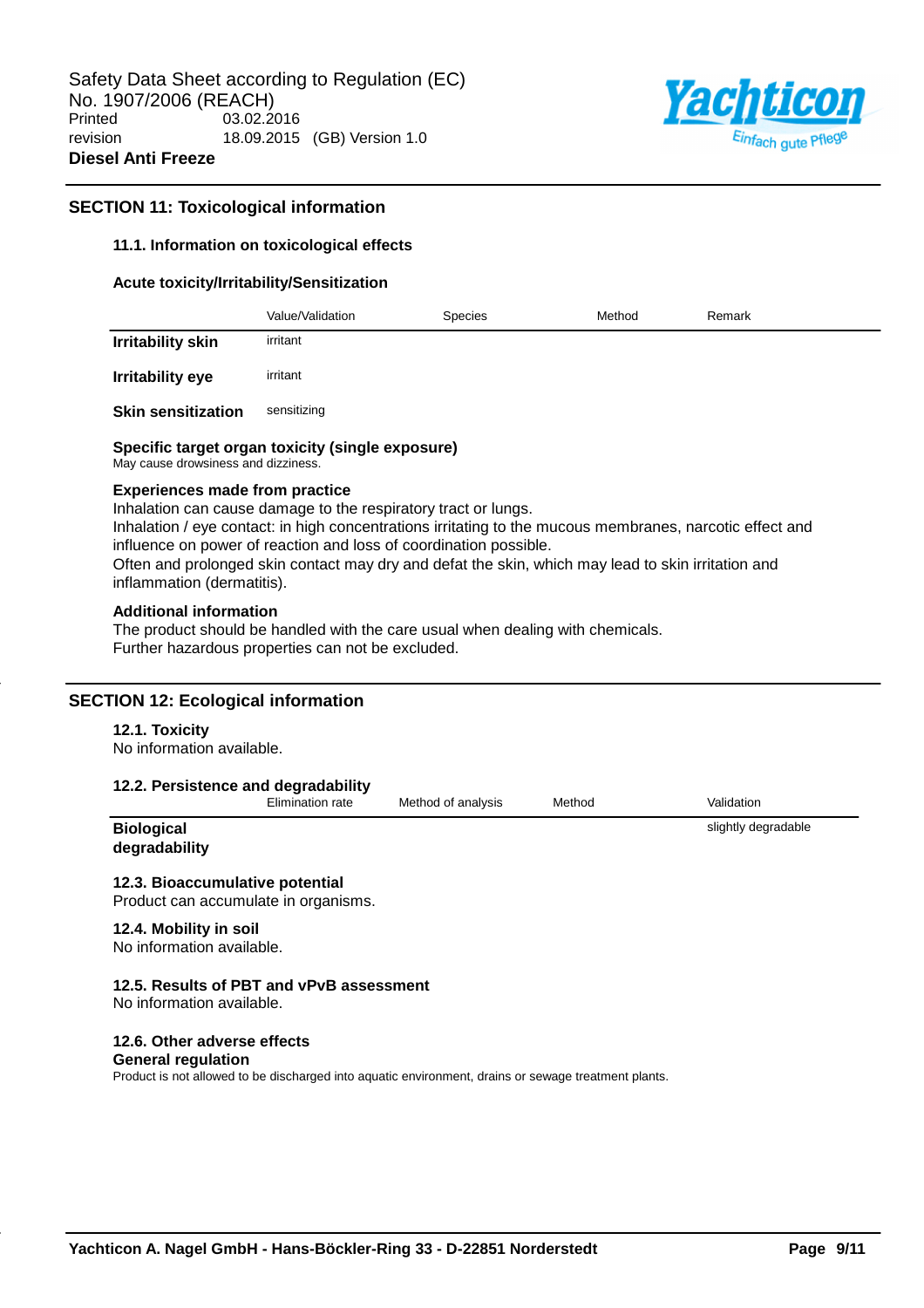

# **SECTION 13: Disposal considerations**

## **13.1. Waste treatment methods**

### **Recommendations for the product**

There are no harmonised regulations on the disposal of chemicals in the member states of the EU. In Germany the Recycling and Waste Management Act (KrWG) stipulates recycling as a requirement. This means that a distinction must be made between "wastes for recycling" and "wastes for disposal". Particular aspects - in the main concerning delivery - are also governed by the Laender. Must not be disposed together with household garbage.

### **Recommendations for packaging**

Totally emptied packaging may be taken for recycling. Totally emptied packaging may be treated as household waste. Disposal according to official regulations. Packaging that cannot be cleaned should be disposed of like the product.

#### **General information**

Allocation of the waste number has to be done according to the EWC directive industry- and processspecific.

# **SECTION 14: Transport information**

|                                     | <b>ADR/RID</b>                                                                                                                 | <b>IMDG</b>                                                                                                                  | <b>IATA-DGR</b>                                                                                                  |
|-------------------------------------|--------------------------------------------------------------------------------------------------------------------------------|------------------------------------------------------------------------------------------------------------------------------|------------------------------------------------------------------------------------------------------------------|
| 14.1. UN number                     | 3082                                                                                                                           | 3082                                                                                                                         | 3082                                                                                                             |
| 14.2. UN proper shipping<br>name    | <b>ENVIRONMENTALLY</b><br><b>HAZARDOUS</b><br>SUBSTANCE, LIQUID,<br>N.O.S. (Solvent naphtha<br>(petroleum), heavy<br>aromatic) | <b>ENVIRONMENTALLY</b><br><b>HAZARDOUS</b><br>SUBSTANCE, LIQUID, N.<br>O.S. (Solvent naphtha<br>(petroleum), heavy aromatic) | Environmentally<br>hazardous substance,<br>liquid, n.o.s.<br>(Solvent naphtha<br>(petroleum), heavy<br>aromatic) |
| 14.3. Transport hazard<br>class(es) | 9                                                                                                                              | 9                                                                                                                            | 9                                                                                                                |
| 14.4. Packing group                 | Ш                                                                                                                              | Ш                                                                                                                            | Ш                                                                                                                |
| 14.5. Environmental<br>hazards      | Yes                                                                                                                            | Yes                                                                                                                          | Yes                                                                                                              |

# **14.6. Special precautions for user**

No information available.

**14.7. Transport in bulk according to Annex II of MARPOL 73/78 and the IBC Code** No information available.

### **Land and inland navigation transport ADR/RID** Hazard label(s) 9

tunnel restriction code E Classification code M6